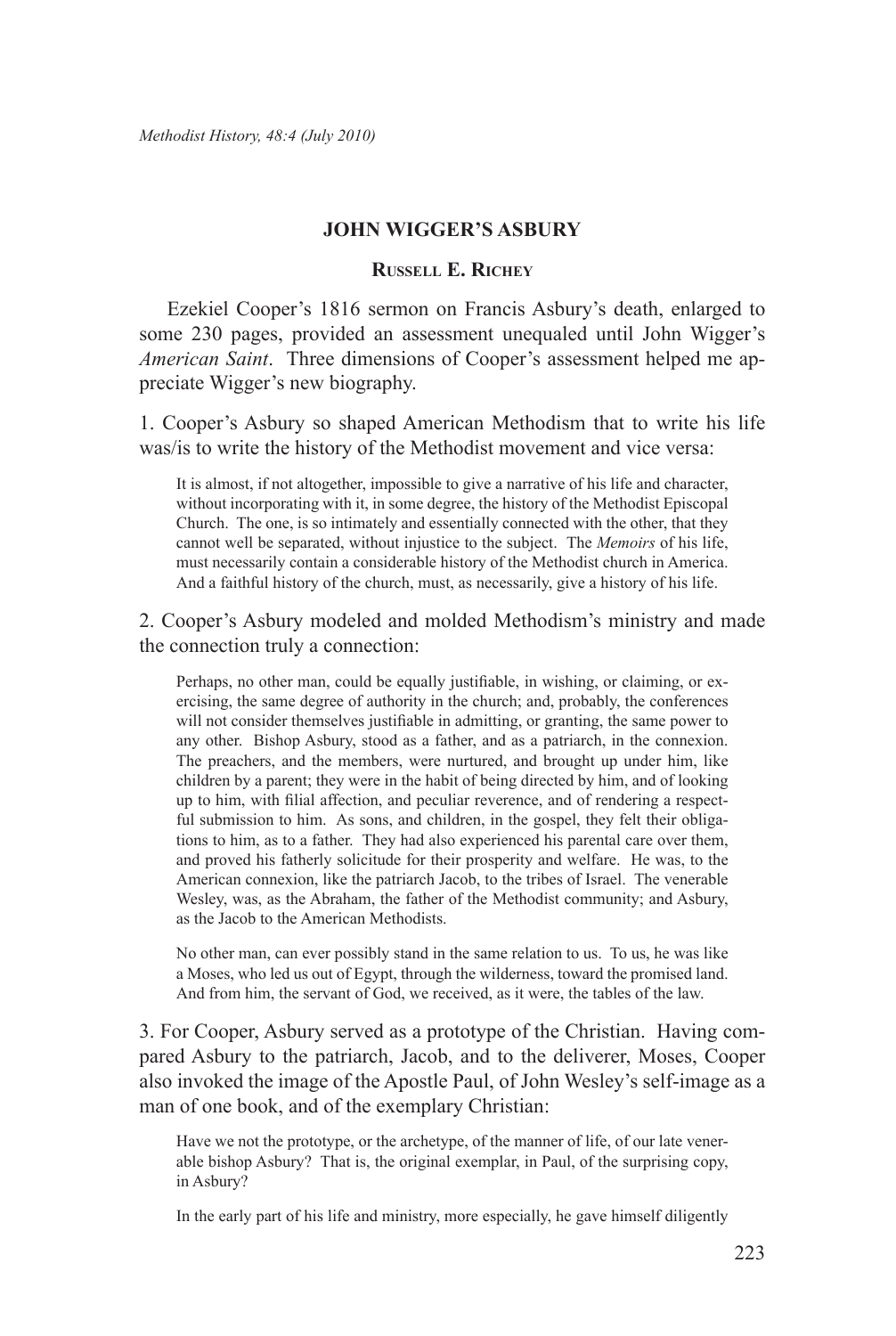to study, and to reading; and had acquired a considerable stock of useful information and knowledge . . . . Of all his studies, there was one, especially, which was always dear to him, which he never neglected, and in which he was continually delighted, and never ceased to make an improvement in, unto the latest period of his life. It was, the study of the Bible, the Religion of the Bible, Christian and ministerial duty and usefulness. In this Christian science, this evangelical philosophy, he made a very extraordinary proficiency, and was equaled by few, perhaps surpassed by none.

He was truly a man great and wonderful in prayer. His access to the throne of grace was remarkable, his gifts in prayer were astonishing, and he appeared to address himself to God, in his intercessions with much assurance of faith . . . . Perhaps, no man every devoted himself more frequently, more fervently, and more devoutly, to prayer, than he.

Are we left as fatherless children? We had, and have, many brethren, many teachers, and instructors; but, we had only one father, and he is no more.<sup>1</sup>

#### **John Wigger and the Social Historians of Early American Methodism**

Wigger's *American Saint* sustains and sharpens these three images of Asbury that Cooper sketched and adds a fourth. Wigger's Asbury shaped American Protestantism not just Methodism. So Wigger provides an assessment of Asbury's and of American Methodism's place in American society that echoes the mid-century estimates by William Warren Sweet and Winthrop Hudson. But Wigger probes more deeply into the interaction of Methodism with American culture than either of those historians. *American Saint* is the third of Wigger's books reconstructing the interaction of Methodism with American culture. His dissertation, revised as *Taking Heaven by Storm: Methodism and the Rise of Popular Christianity*  in America<sup>2</sup> appeared in 1998 and the results of a conference, co-edited with Nathan Hatch, Methodism and the Shaping of American Culture,<sup>3</sup> appeared three years later.

Wigger's work has been rightly acclaimed as perhaps the best among a number of other quite fine recent social histories of early American Methodism and is much cited. *Taking Heaven by Storm* arrived on the scene amidst a flurry of attention to early Methodism by social historians whose books all derived, I think, from dissertations or dissertation research. These works responded, at least in part, to the case Nathan Hatch made in 1989 in *Democratization of American Culture* and in a much cited article, "The Puzzle of American Methodism."4 Hatch argued against "The Puritan Origins of the American Self," and for taking Methodism and other popular movements

<sup>1</sup> *The Substance of a Funeral Discourse, Delivered at the Request of the Annual Conference on Tuesday, the 23rd of April, 1816, in St. George's Church, Philadelphia: On the Death of the Rev. Francis Asbury, Superintendent, or Senior Bishop, of the Methodist Episcopal Church: Now enlarged* (Philadelphia: Jonathan Pounder, 1819), 58-60, 118-119, 124-125, 130, 185.

<sup>2</sup> John H. Wigger, *Taking Heaven by Storm: Methodism and the Rise of Popular Christianity in America* (New York: Oxford UP, 1998).

<sup>3</sup> John H. Wigger and Nathan Hatch, eds., *Methodism and the Shaping of American Culture* (Nashville: Kingswood Books, 2001).

<sup>4</sup> Chapter 1 of *Methodism and the Shaping of American Culture*.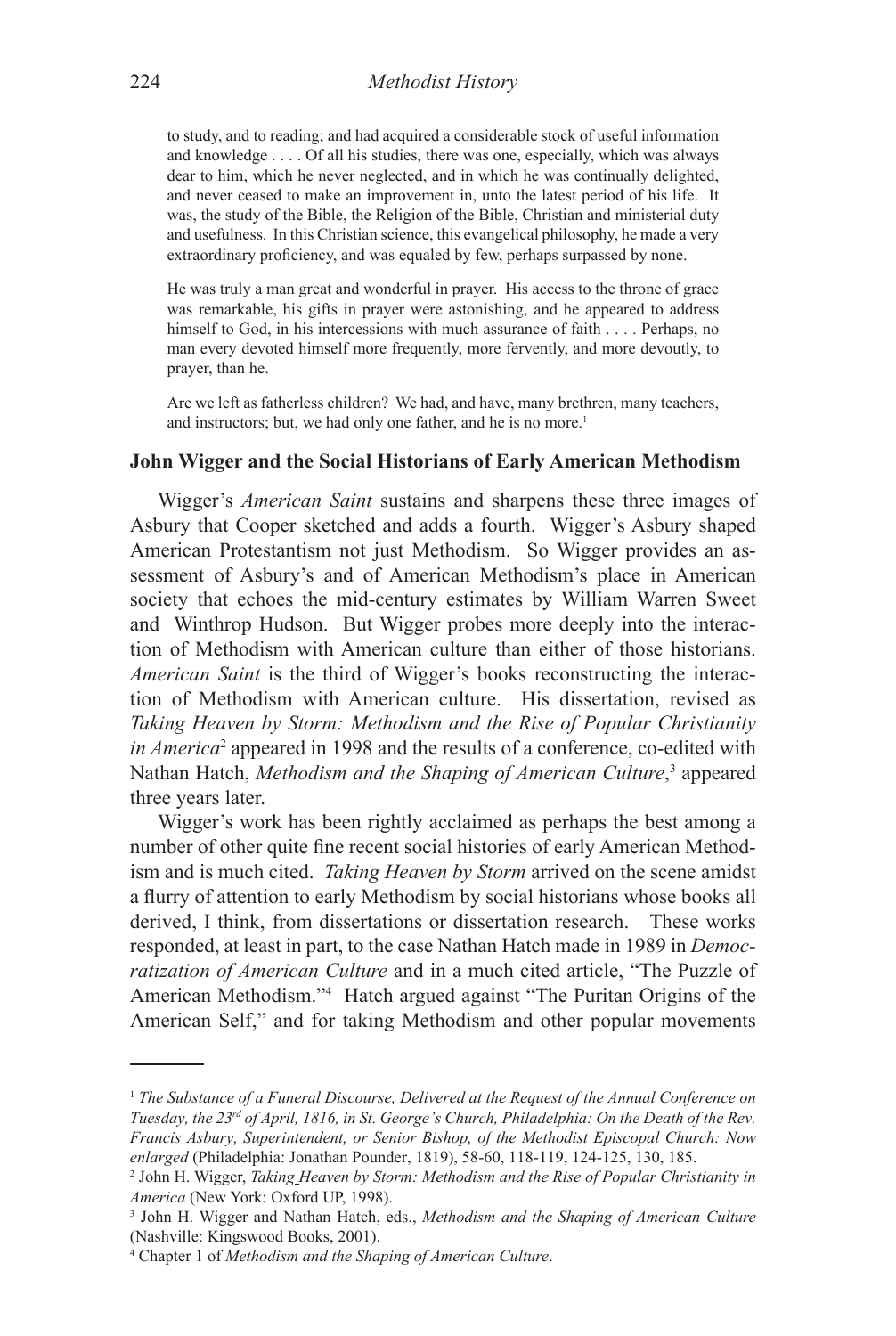seriously for their creative and transformative societal effect. Whether actually motivated by Hatch's "Puzzle" or not, we saw, in relative short order, an array of fine books that now figure prominently in our understanding of the denomination, its dramatic nineteenth-century growth, and its role in the construction of the American popular culture.

Note that, unlike myself and most commentators on Methodism, these younger historians published with secular presses: Philip F. Hardt, *The Soul of Methodism: The Class Meeting in Early New York Methodism*; Dee E. Andrews, *The Methodists and Revolutionary America, 1760-1800: The Shaping of an Evangelical Culture*; Cynthia Lynn Lyerly, *Methodism and the Southern Mind, 1770-1810*; William R. Sutton, *Journeymen for Jesus: Evangelical Artisans Confront Capitalism in Jacksonian Baltimore*; Christine Leigh Heyrman, *Southern Cross: The Beginnings of the Bible Belt*; and A. Gregory Schneider, *The Way of the Cross Leads Home: The Domestication of American Methodism*. 5 These scholars—and one might add others like Kathryn Long, Beth Schweiger, Richard Shiels, Catherine Brekus and others who give Methodism central roles in more broadly gauged works—have indeed transformed our understanding of religion in the early national period and certainly altered our picture of Methodism's part therein. So though Wigger's work did not and does not stand alone in that reassessment, his has become the most widely cited and been recognized as the most significant.

# *American Saint*

This new book has been worth the wait. It is clearly related to the first volume, cites it in footnotes, and reiterates Wigger's findings about Methodism's preeminent role in the transformation of American religion and society. Through painstaking research—no one has so thoroughly, carefully and exhaustively covered and uncovered resources on early Methodism, as the incredible footnotes show—Wigger now focuses those claims on Francis Asbury. The title may mislead persons unfamiliar with Wigger's authoritative scholarship. He shows Asbury to have Americanized Methodism, to have "redefined the religious landscape of America,"<sup>6</sup> and to have been the primary agent in the development of the American system of popular, voluntary, expansive, vernacular, societal transformative religion. And Wigger berates interpreters of Asbury after his day—mostly the bishop's fellow

<sup>5</sup> Philip F. Hardt, *The Soul of Methodism: The Class Meeting in Early New York Methodism* (Lanham: UP of America, 2000); Dee E. Andrews, *The Methodists and Revolutionary America, 1760-1800: The Shaping of an Evangelical Culture* (Princeton: Princeton UP, 2000); Cynthia Lynn Lyerly, *Methodism and the Southern Mind, 1770-1810* (New York: Oxford UP, 1998); William R. Sutton, *Journeymen for Jesus: Evangelical Artisans Confront Capitalism in Jacksonian Baltimore* (University Park, PA: Pennsylvania State UP, 1998); Christine Leigh Heyrman, *Southern Cross: The Beginnings of the Bible Belt* (New York: Alfred A. Knopf, 1997); and A. Gregory Schneider, *The Way of the Cross Leads Home: The Domestication of American Methodism* (Bloomington: Indiana UP, 1993).

John Wigger, *American Saint: Francis Asbury and the Methodists* (New York: Oxford UP, 2009), 417.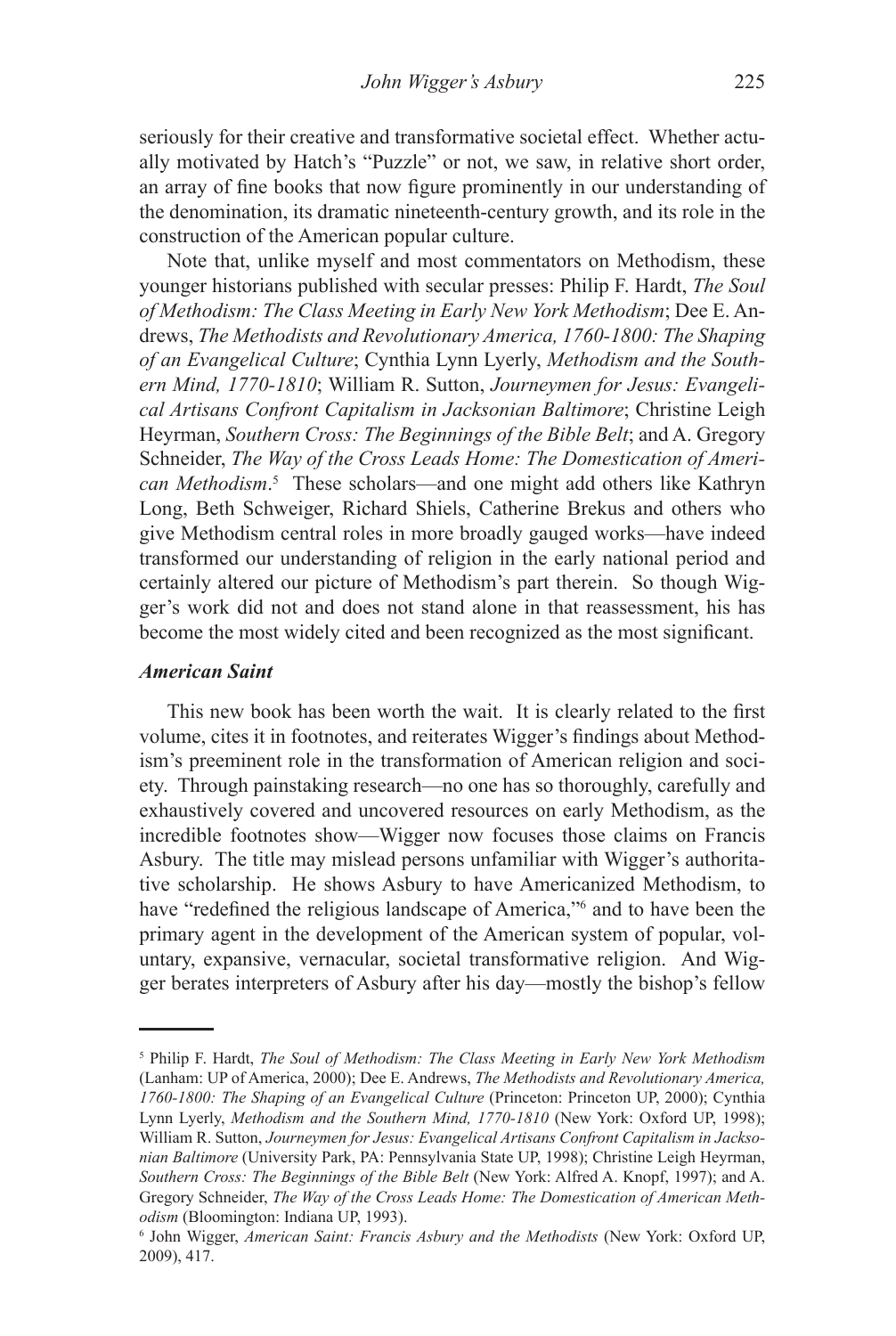Methodists—for obscuring his greatness. So the word "saint" in the title may initially lead some potential readers to think this a study in spirituality and deter some historians from picking it up. Any such avoidance will be quickly dissipated by scholarly reception to the book.

The "Saint" in the title does, however, accurately describe a welcome deepening in Wigger's historical sensitivity. In ways beyond what we saw in *Taking Heaven by Storm*, Wigger probes Asbury's religious formation, devotional or spiritual practices, emotional ups and downs, patterns of interaction, leadership style, and day-to-day reading habits. Treatment of Asbury has tended to extremes, to hagiography by Methodists or demonization by Methodism's competition, in either case, to caricature. In Wigger's treatment, Asbury emerges as an empathetic figure whose spiritual depth, capacity to read character, loyalty to John Wesley, and single-minded commitment to the Methodist cause commanded incredible respect, trust and affection among Methodists. Wigger shows Asbury's authority to have derived from such strength of personality and his relation to and reading of others. He effectively dispels the notion that Asbury was an autocrat and that Methodism at that period was hierarchical. Later bishops would be imperial and later Methodism centralized and hierarchical. Not Asbury or Asbury's movement. Wigger makes Asbury very credible—not a "sinless" saint but a leader who made grave mistakes, embraced slavery, had important critics, and was in many ways quite limited—but for all his faults effectively embodied and institutionalized a religiosity and religious organization that drew on and contributed to the energies, dynamism, mobility, adventuresome and openness of Americans and American society.

# **Six Books in One**

One way of acknowledging the complexity and nuance in *American Saint* is to recognize it as six books in one. First, it is as finely grained and exhaustive a biography as we will likely see, perhaps ever, and certainly for decades. Wigger has been over everything that relates in any way to Asbury and introduces, via exhaustive notes, the secondary and primary material in terms of which Asbury and American Methodism are to be understood. Wigger stays with Asbury year-by-year, follows the career chronologically, treats both Asbury's inner (spiritual, intellectual, emotion) and outer (organizational) life, and, when Asbury is ill, tells us more than most of us need to know about his ailments and medicine. Second, the book provides a superb analysis of the transmission, adaptation and institutionalizing of Wesleyanism in America. Fidelity, acculturation, organizational embodiment—all three were Asbury's doing and we watch Asbury's exposure to Wesleyanism in England and the unfolding of the Methodist system in America, looking over Asbury's shoulder as it were. Third, Wigger offers an accessible, readable, engaging reconsideration of the formative period of the Methodist Episcopal Church. Jean Miller Schmidt, Kenneth E. Rowe and I come at this stage in somewhat different fashion, writing as we do with the teaching of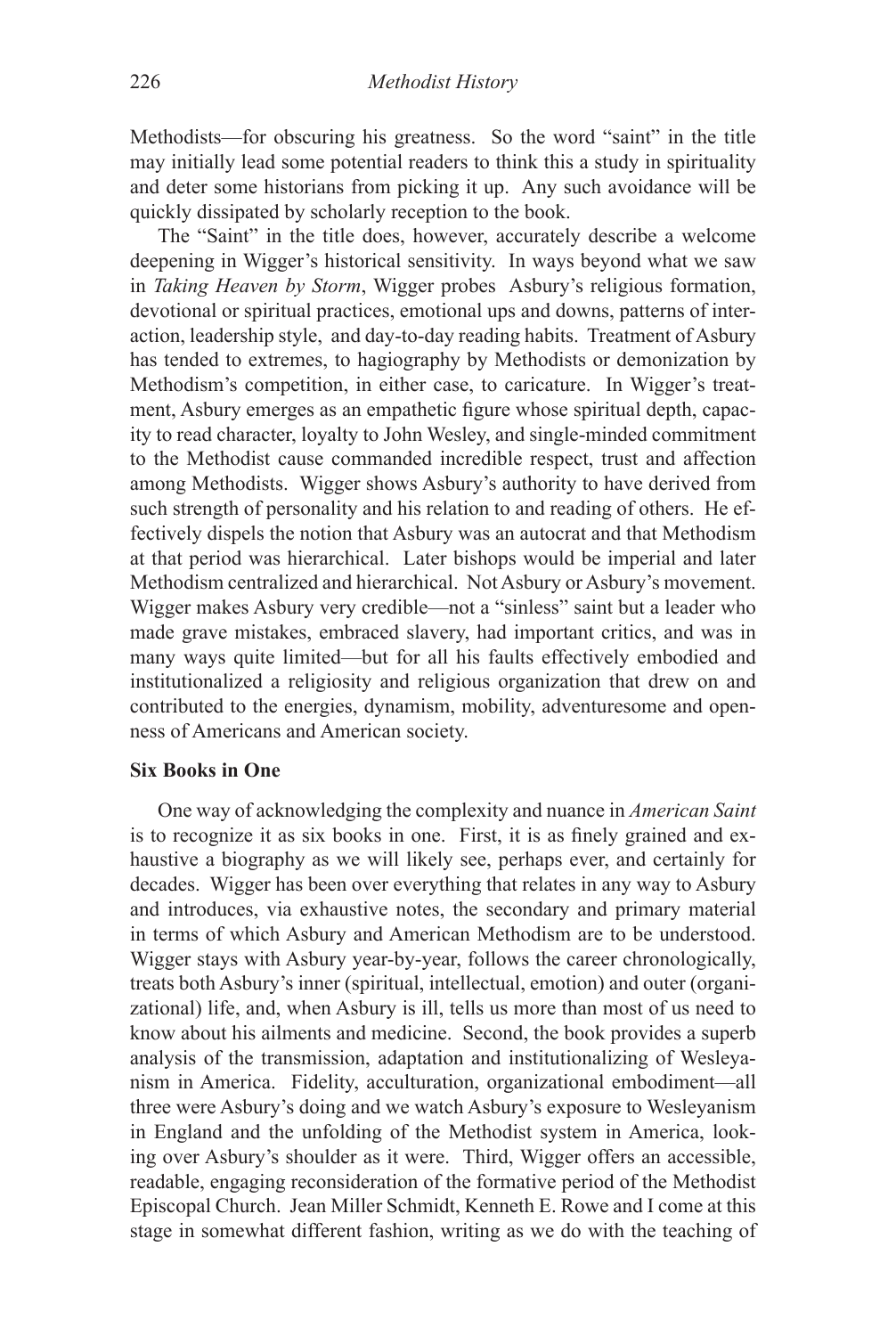United Methodist history, polity and doctrine in mind. Wigger's books may well serve the non-Methodist better. Fourth, he introduces other leaders; explains and names Methodist practices, beliefs and organizational features; and treats tensions and conflicts (most notably, over slavery), in ways that non-Methodists will appreciate. And, fifthly, because Wigger writes as a non-Methodist and for general as well as denominational readers, he can more credibly make the case that he does for Methodism in the shaping of American culture. That theme is introduced early and sustained through the book. It is an important, revisionist evaluation of Methodism's place in American history and frankly one that seems like denominational self-aggrandizing when United Methodists attempt similar claims.

Finally, Wigger offers us, as already mentioned, a nuanced study of Asbury's leadership, his power and authority, his itinerant general superintendency, his exercise of *episkopé*. Wigger gives us a bishop

- whose early home life and apprenticeship among market-oriented artisans made him innovative, flexible, and consumer-sensitive and uniquely equipped to deal with the diverse common people (white and black) across the North American landscape;
- whose inner resources and depth—spiritual, emotional, intellectual—kept him focused on the church's mission;
- whose character, integrity and warmth elicited affection, trust and loyalty;
- whose capacity to read the gifts and grace of his preachers and whose judgment of others' character made him effective in stationing preachers;
- whose humor, relationship-building, and willingness to work behind the scenes gained him the trust of his preachers and an authority that did not require pomp or display;
- whose fierce loyalty to Wesleyan practice, order, doctrine and discipline warranted his adaptation of it to the American religious market-place;
- whose passion to reach the frontier and continued concern for rural America kept Methodist circuits uncommonly sensitive to population movements; and
- whose relentless travel modeled the itinerancy which he demanded of others.

Asbury exercised *episkopé* by exemplification, personal interaction, presence and devotion to the cause. He modeled what he required and demanded of others.

# **Wigger's Next Project?**

In our session at the AAR, I did not get a chance to ask Wigger what comes next. I would hope that he might entertain further engagement with Methodism and would encourage others to offer him similar counsel. I could